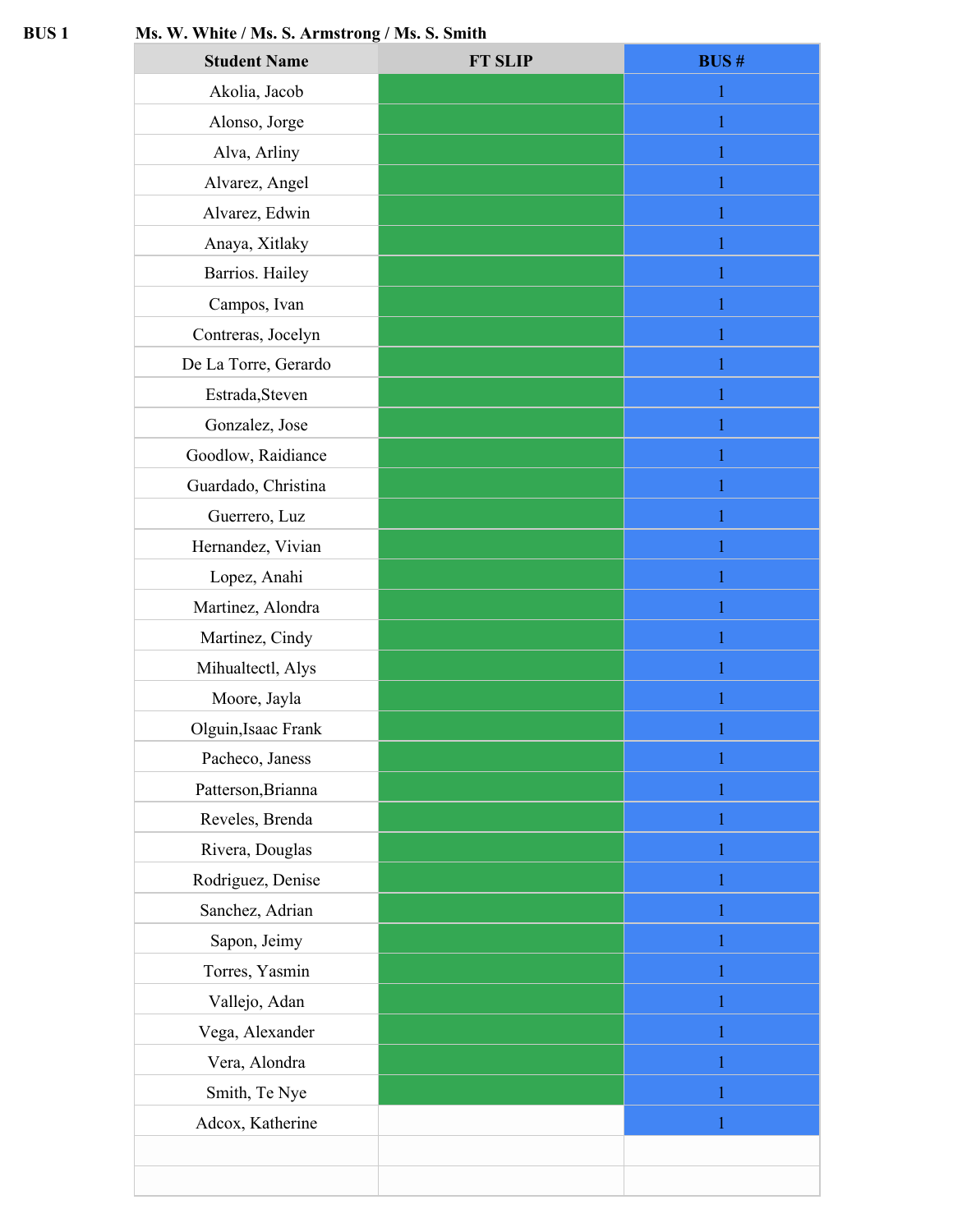## **BUS 2 Ms. C. McDaniel / Mr. P. Ramirez / Mr. J. Ordoñez**

| <b>Student Name</b>      | <b>FT SLIP</b> | <b>BUS#</b>    |
|--------------------------|----------------|----------------|
| Akolia, Joshua           |                | $\overline{2}$ |
| Alcatara, Hazel          |                | $\overline{2}$ |
| Arriaga, Kelly           |                | $\overline{2}$ |
| Ayala, Maya              |                | $\overline{2}$ |
| Barrales, Yuliza         |                | $\overline{2}$ |
| Covarrubais, Edgar       |                | $\overline{2}$ |
| Cruz, Osbaldo            |                | $\overline{2}$ |
| Cuellar, Paul            |                | $\overline{2}$ |
| Gobert, Denai            |                | $\overline{2}$ |
| Gonzalez-Vil, Yohana     |                | $\overline{2}$ |
| Gutierrez, Jazmin        |                | $\overline{2}$ |
| Holmes, Jason            |                | $\overline{2}$ |
| Jacquez, Crystal         |                | $\overline{2}$ |
| Lopez, Alejandra         |                | $\overline{2}$ |
| Luna, Dulce              |                | $\overline{2}$ |
| Novoa, Jaylene           |                | $\overline{2}$ |
| Otamendi, Margarita      |                | $\overline{2}$ |
| Penaloza, Lizeth         |                | $\overline{2}$ |
| Perez, Alexsandra        |                | $\overline{2}$ |
| Perez, Destiny           |                | $\overline{2}$ |
| Ramirez, Gabriel         |                | $\overline{2}$ |
| Ramirez, Juan            |                | $\overline{2}$ |
| Reyes, Angel             |                | $\overline{2}$ |
| Rivera, Michelle         |                | $\overline{2}$ |
| Robles, Nathan           |                | $\overline{2}$ |
| Roe, Miunique            |                | $\overline{2}$ |
| Salcedo, Samanta         |                | $\overline{2}$ |
| Scott, Jayden            |                | $\overline{2}$ |
| Tiscareno Arredo, Daniel |                | $\overline{2}$ |
| Valencia, Kayla          |                | $\overline{2}$ |
| Vallejo, Eric            |                | $\overline{2}$ |
| Vargas, Ninel            |                | $\overline{2}$ |
| Wilson, Sarah            |                | $\overline{2}$ |
| Rivera, Manuel           |                | $\overline{2}$ |
|                          |                |                |
|                          |                |                |
|                          |                |                |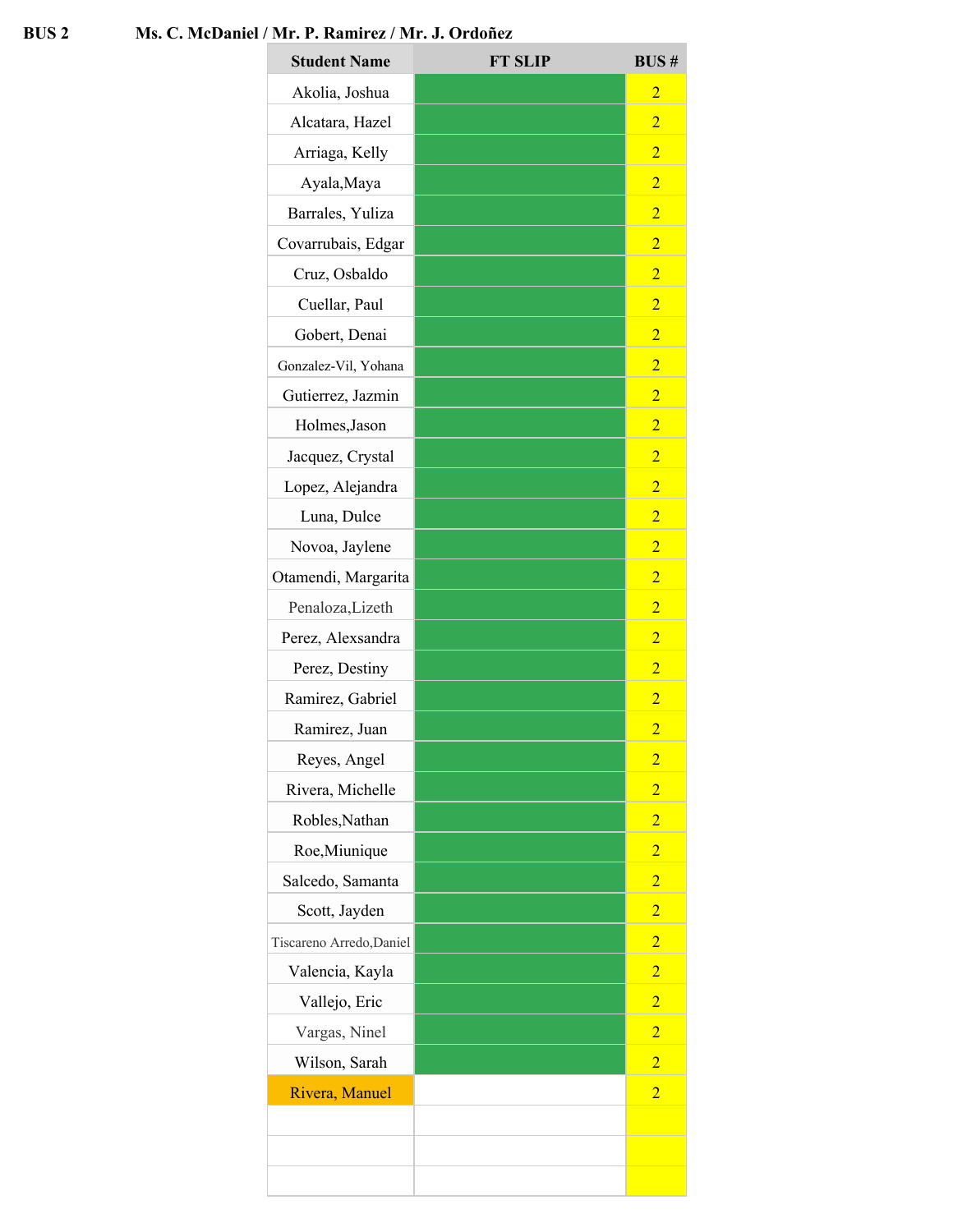## **BUS 3 Mrs. A. Utzman / Ms. C. LeBeouf / Ms. K. Taylor**

| <b>Student Name</b> | <b>FT SLIP</b> | <b>BUS#</b>  |
|---------------------|----------------|--------------|
| Arellano, Javier    |                | 3            |
| Bello, Luz          |                | 3            |
| Brew, Je On         |                | 3            |
| Castillo, Ashley    |                | 3            |
| Cervantes, Brianna  |                | 3            |
| Chamberlan, Jaden   |                | 3            |
| Fleming, Davion     |                | 3            |
| Garcia, Ingrit      |                | 3            |
| Gonzalez, Brianna   |                | 3            |
| Hernandez, Marcy    |                | $\mathbf{3}$ |
| Herrera, Magdalyn   |                | 3            |
| Jackson, Kyle       |                | 3            |
| Karina Garzon       |                | 3            |
| Laulusa, Jonah      |                | 3            |
| Linares, Jesus      |                | 3            |
| Lopez, Antonio      |                | 3            |
| Lopez, Victor       |                | 3            |
| Malone, Kameren     |                | $\mathbf{3}$ |
| Marrufo, Alejandro  |                | 3            |
| Martinez, Ricardo   |                | 3            |
| Medina, Miguel      |                | 3            |
| Miller, Jeremiah    |                | $\mathbf{3}$ |
| Miranda, Bryan      |                | 3            |
| Nava, Emily         |                | 3            |
| Negrete, Fabian     |                | 3            |
| Perez, Jocelyn      |                | $\mathbf{3}$ |
| Releford, Brandon   |                | 3            |
| Rosas, Marlette     |                | 3            |
| Sanchez, Melissa    |                | 3            |
| Sarat, Medeline     |                | $\mathbf{3}$ |
| Scott, Malachi      |                | 3            |
| Sierra Kilsman      |                | 3            |
| Soto, Carla         |                | 3            |
| Tavera, Kailey      |                | $\mathbf{3}$ |
| Villa, Maria        |                | 3            |
| Zazueta, Arturo     |                | 3            |
|                     |                |              |